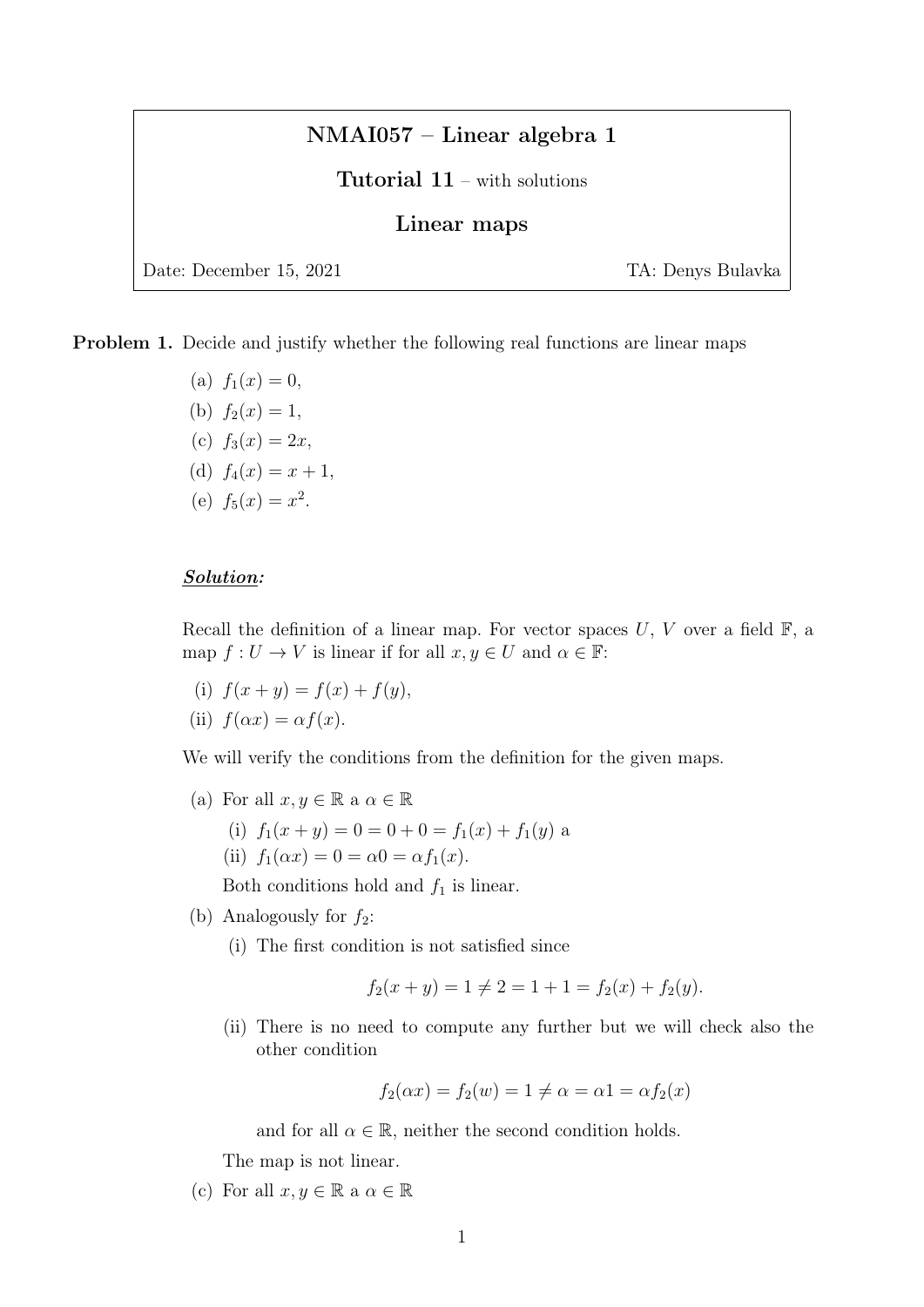- (i)  $f_3(x + y) = 2(x + y) = 2(x) + 2(y) = f_3(x) + f_3(y)$  and
- (ii)  $f_3(\alpha x) = 2\alpha x = \alpha 2x = \alpha f_3(x)$ .

Both conditions hold and the map is linear.

- (d) It is a linear map. The check is similar to  $f_3$  above.
- (e) The map is not linear. Neither of the conditions hold. For example:

(i)  $f_5(x+y) = (x+y)^2 = x^2 + 2xy + y^2 \neq x^2 + y^2 = f_5(x) + f_5(y)$ .

**Problem 2.** Decide and justify whether the following transformations of  $\mathbb{R}^2$  are linear maps

(a) 
$$
f_6((x_1, x_2)^T) = (x_1 + x_2, x_1 - x_2)^T
$$
,

(b)  $f_7((x_1, x_2)^T) = (x_1 - x_2, x_1 - x_2)^T$ .

#### Solution:

We proceed similarly to the above problem.

- (a) The map  $f_6$  is linear. For all  $(x_1, x_2)^T$ ,  $(y_1, y_2)^T \in \mathbb{R}^2$  and  $\alpha \in \mathbb{R}$ :
	- (i)  $f_6((x_1, x_2)^T + (y_1, y_2)^T) = f_6((x_1 + y_1, x_2 + y_2)^T) = (x_1 + y_1 + x_2 + y_2)^T$  $(y_2, x_1 + y_1 - x_2 - y_2)^T = (x_1 + x_2, x_1 - x_2)^T + (y_1 + y_2, y_1 - y_2)^T =$  $f_6((x_1, x_2)^T) + f_6((y_1, y_2)^T)$  and
	- (ii)  $f_6(\alpha(x_1, x_2)^T) = f_6((\alpha x_1, \alpha x_2)^T) = (\alpha x_1 + \alpha x_2, \alpha x_1 \alpha x_2)^T = \alpha(x_1 + \alpha x_2)^T$  $(x_2, x_1 - x_2)^T = \alpha f_6((x_1, x_2)^T).$
- (b) The map  $f_7$  is linear. Analogous to  $f_6$ .

Note that we could have also used matrix representation of the maps and rely on properties of matrix product.

**Problem 3.** For the transformation  $f_6 : \mathbb{R}^2 \to \mathbb{R}^2$  defined above, find the matrix  $[f_6]_{K_2,K_2}$  of  $f_6$  w.r.t. the standard basis  $K_2 = \{e_1 = (1,0)^T, e_2 = (0,1)^T\}$  of  $\mathbb{R}^2$ .

#### Solution:

Using the definition of a matrix of a linear map w.r.t. bases of the domain and range we get

$$
[f_6]_{K_2,K_2} = ([f_6(e_1)]_{K_2} \ [f_6(e_2)]_{K_2}) = ([f_6((1,0)^T)]_{K_2} \ [f_6((0,1)^T)]_{K_2}) = \begin{pmatrix} 1 & 0 \ 0 & -1 \end{pmatrix}.
$$

Alternatively, we could have used the theorem about computation of a linear map using  $[f_6]_{K_2,K_2}$  and derive the same result from the definition of  $f_6$ .

**Problem 4.** Consider the basis  $B_1 = \{(-1,0,3)^T, (2,-2,2)^T, (0,1,-3)^T\}$  of  $\mathbb{R}^3$ . Find the matrix of  $f : \mathbb{R}^3 \to \mathbb{R}^3$  w.r.t. the basis  $B_1$  (i.e.,  $[f]_{B_1,B_1}$ ) if you know that f maps the basis vectors as follows (note that all vectors are scaled by a factor of 2):

$$
f((-1, 0, 3)T) = (-2, 0, 6)T,f((2, -2, 2)T) = (4, -4, 4)T,f((0, 1, -3)T) = (0, 2, -6)T.
$$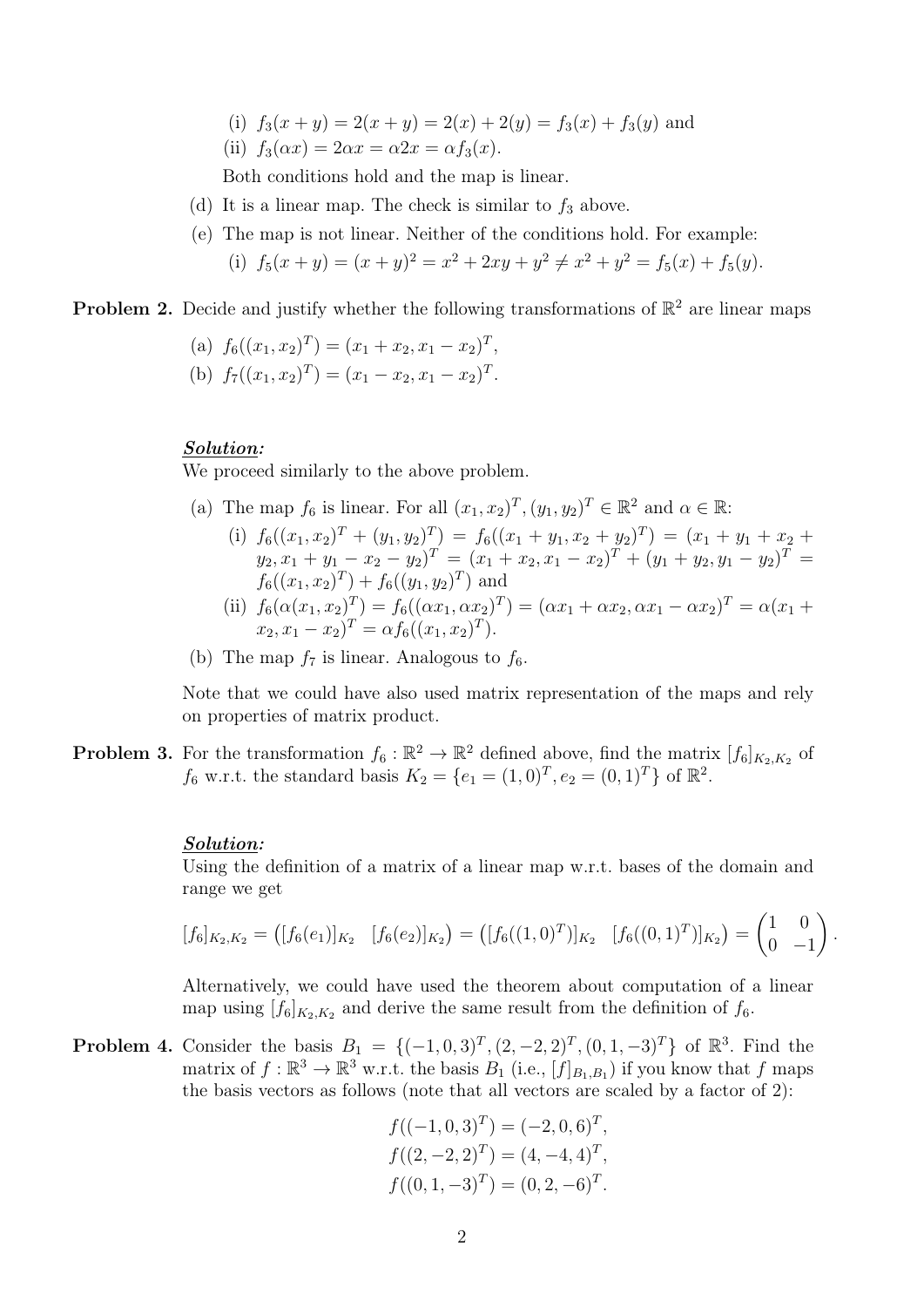For x with coordinates  $[x]_{B_1} = (1, 2, -1)^T$ , use the matrix  $[f]_{B_1, B_1}$  to compute the coordinates  $[f(x)]_{B_1}$  of the image of x under f w.r.t.  $B_1$ .

#### Solution:

We will construct the matrix  $F = [f]_{B_1,B_1}$  using its definition. To compute the first column of F, we map the first basis vector  $x_1 = (-1, 0, 3)^T$  to  $f((-1, 0, 3)^T) =$  $(-2, 0, 6)^T$  and compute the coordinates of the image w.r.t. basis  $B_1$ . Thus, we need to solve a linear system  $Ax = b$  with the matrix

$$
\left(\begin{array}{ccc|c} | & | & | \\ x_1 & x_2 & x_3 \\ | & | & | & | \end{array}\begin{array}{c} | \\ f(x_1) \\ | & | \end{array}\right) \sim \left(\begin{array}{ccc|c} -1 & 2 & 0 & -2 \\ 0 & -2 & 1 & 0 \\ 3 & 2 & -3 & 6 \end{array}\right) \sim \left(\begin{array}{ccc|c} 1 & 0 & 0 & 2 \\ 0 & 1 & 0 & 0 \\ 0 & 0 & 1 & 0 \end{array}\right),
$$

where the basis vectors from  $B_1$  form the columns of A and  $f(x_1)$  is the right hand side b.

Note that we can compute all the vectors "in parallel" by manipulating the following block matrix

$$
\left(\begin{array}{c|c|c|c|c|c} & | & | & | & | & | \\ B_{U_1} & B_{U_2} & B_{U_3} & f(x_1) & f(x_2) & f(x_3) \\ | & | & | & | & | & | \end{array}\right) \sim \left(\begin{array}{c|c|c|c} & | & | & | & | & | & | \\ x_1 & x_2 & x_3 & f(x_1) & f(x_2) & f(x_3) \\ | & | & | & | & | & | & | \end{array}\right) \sim \right)
$$

$$
\sim \left(\begin{array}{ccc|c} -1 & 2 & 0 & -2 & 4 & 0 \\ 0 & -2 & 1 & 0 & -4 & 2 \\ 3 & 2 & -3 & 6 & 4 & -6 \end{array}\right) \sim \left(\begin{array}{ccc|c} 1 & 0 & 0 & 2 & 0 & 0 \\ 0 & 1 & 0 & 0 & 2 & 0 \\ 0 & 0 & 1 & 0 & 0 & 2 \end{array}\right).
$$

We can read off the result from the right block of the RREF, i.e.,

$$
F = [f]_{B_1, B_1} = \begin{pmatrix} 2 & 0 & 0 \\ 0 & 2 & 0 \\ 0 & 0 & 2 \end{pmatrix}.
$$

On a high level, it makes sense that the matrix is a multiple of the identity matrix, as the map simply takes the basis vectors in  $B_1$  and scales them by a factor of two.

We can compute the coordinates of  $f(x)$  w.r.t.  $B_1$  using  $[x]_{B_1} = (1, 2, -1)^T$  as  $F[x]_{B_1} = [f]_{B_1, B_1}[x]_{B_1} = [f(x)]_{B_1} = (2, 4, -2)^T.$ 

**Problem 5.** For the linear map f from the previous problem, find the matrix  $[f]_{B_1,B_2}$  of f w.r.t. the bases

$$
B_1 = \{x_1 = (-1, 0, 3)^T, x_2 = (2, -2, 2)^T, x_3 = (0, 1, -3)^T\}
$$
 and  

$$
B_2 = \{y_1 = (-1, 1, 0)^T, y_2 = (0, 1, -1)^T, y_3 = (1, 0, 1)^T\}.
$$

For x with coordinates  $[x]_{B_1} = (1, 2, -1)^T$ , use the matrix  $[f]_{B_1, B_2}$  to compute the coordinates  $[f(x)]_{B_2}$  of the image of x under f w.r.t.  $B_2$ .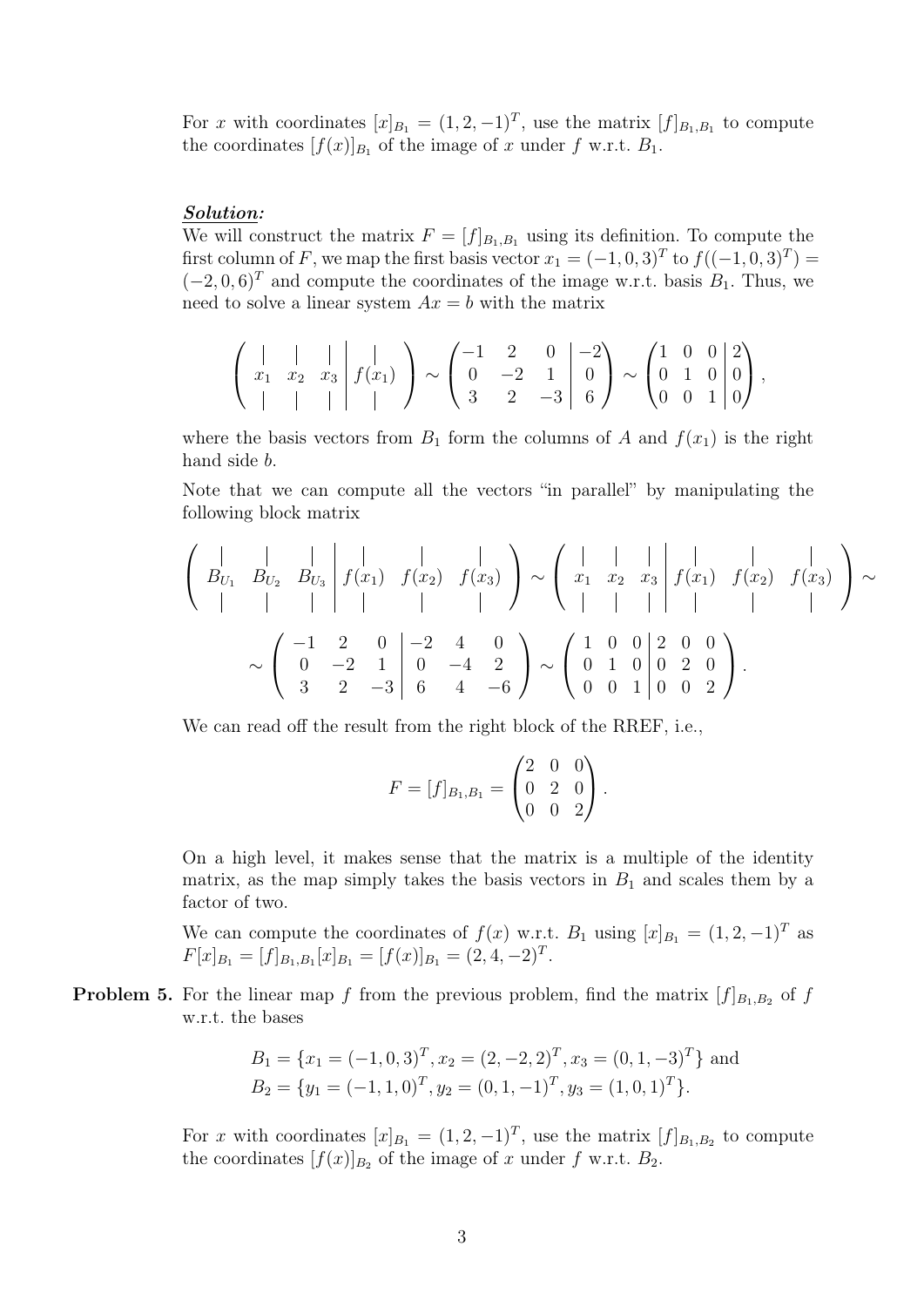#### Solution:

Again, we will construct the matrix  $[f]_{B_1,B_2}$  using its definition. The computation is similar to the previous problem with the difference that we need to compute the coordinates of the images of basis vectors from  $B_1$  w.r.t. basis  $B_2$ . Thus, we need to solve the following system

$$
\begin{pmatrix}\n| & | & | & | \\
y_1 & y_2 & y_3 \\
| & | & | & | \\
| & | & | & | \\
\end{pmatrix}\n\begin{pmatrix}\n| & | & | \\
f(x_1) & f(x_2) & f(x_3) \\
| & | & | & |\n\end{pmatrix} \sim
$$
\n
$$
\sim \begin{pmatrix}\n-1 & 0 & 1 & -2 & 4 & 0 \\
1 & 1 & 0 & 0 & -4 & 2 \\
0 & -1 & 1 & 6 & 4 & -6\n\end{pmatrix} \sim \begin{pmatrix}\n1 & 0 & 0 & -2 & -2 & -2 \\
0 & 1 & 0 & -4 & -2 & 4 \\
0 & 0 & 1 & 2 & 2 & -2\n\end{pmatrix}.
$$
\nThe matrix is  $[f]_{B_1, B_2} = \begin{pmatrix}\n-2 & -2 & -2 \\
-4 & -2 & 4 \\
2 & 2 & -2\n\end{pmatrix}.$ 

Finally, for the given vector x with coordinates  $[x]_{B_1} = (1, 2, -1)^T$ , we compute  $[f(x)]_{B_2} = [f]_{B_1, B_2}[x]_{B_1} = (2, -12, 8)^T.$ 

**Problem 6.** For the bases  $B_1$  and  $B_2$  from the previous problem, find the change of basis matrix  $(id]_{B_1,B_2}$  that transforms coordinates w.r.t.  $B_1$  into coordinates w.r.t.  $B_2$ . For x with coordinates  $[x]_{B_1} = (1, 2, -1)^T$ , use the change of basis matrix  $[id]_{B_1, B_2}$ to compute the coordinates  $[x]_{B_2}$  of x w.r.t.  $B_2$ .

## Solution:

We can proceed as above with the main difference that the transformation is the identical transformation. We compute the change of basis matrix as follows:

$$
\begin{pmatrix}\n| & | & | & | & | \\
y_1 & y_2 & y_3 & x_1 & x_2 & x_3 \\
| & | & | & | & | & | & \n\end{pmatrix} \sim
$$
\n
$$
\sim \begin{pmatrix}\n-1 & 0 & 1 & -1 & 2 & 0 \\
1 & 1 & 0 & 0 & -2 & 1 \\
0 & -1 & 1 & 3 & 2 & -3\n\end{pmatrix} \sim \begin{pmatrix}\n1 & 0 & 0 & 2 & -1 & -1 \\
0 & 1 & 0 & -2 & -1 & 2 \\
0 & 0 & 1 & 1 & 1 & -1\n\end{pmatrix}.
$$
\nThe matrix is  $[id]_{B_1, B_2} = \begin{pmatrix}\n2 & -1 & -1 & 2 \\
-2 & -1 & 2 \\
1 & 1 & -1\n\end{pmatrix}.$ 

Finally, we transform the coordinates  $[x]_{B_1} = (1, 2, -1)^T$  using the matrix  $(id]_{B_1, B_2}$ and we get

$$
[id]_{B_1,B_2}[x]_{B_1} = [id(x)]_{B_2} = [x]_{B_2} = (1, -6, 4)^T.
$$

To check the result, we could also solve the corresponding system that computes the coordinates of  $x$  w.r.t.  $B_2$  directly.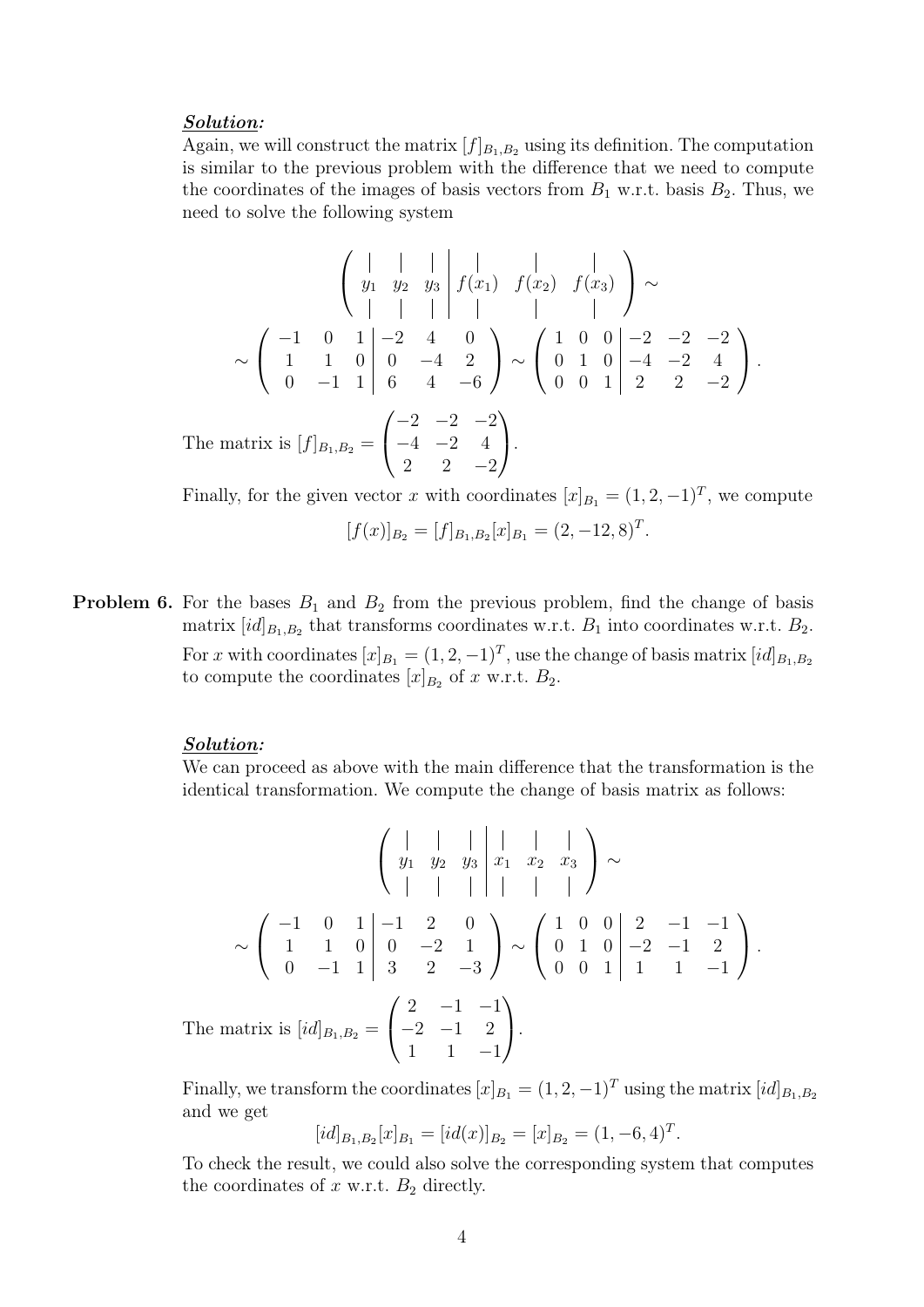**Problem 7.** How about transforming the coordinates  $[x]_{B_2}$  of x w.r.t.  $B_2$  into coordinates w.r.t.  $B_1$ ? Find the change of basis matrix  $[id]_{B_2,B_1}$  that transforms coordinates w.r.t.  $B_2$  into coordinates w.r.t.  $B_1$ .

> For x with coordinates  $[x]_{B_2} = (1, -6, 4)^T$ , use the matrix  $[id]_{B_2, B_1}$  to compute the coordinates  $[x]_{B_1}$  of x w.r.t.  $B_1$ .

### Solution:

We simply need to swap the blocks of the matrix constructed in the previous problem.

 <sup>x</sup><sup>1</sup> <sup>x</sup><sup>2</sup> <sup>x</sup><sup>3</sup> <sup>y</sup><sup>1</sup> <sup>y</sup><sup>2</sup> <sup>y</sup><sup>3</sup> <sup>∼</sup> −1 2 0 −1 0 1 0 −2 1 1 1 0 3 2 −3 0 −1 1 <sup>∼</sup> 1 0 0 1 2 3 0 1 0 0 1 2 0 0 1 1 3 4 .

The matrix is  $(id]_{B_2,B_1} =$  $\sqrt{ }$  $\overline{1}$ 1 2 3 0 1 2 1 3 4  $\setminus$  $\vert \cdot$ 

The coordinates  $[x]_{B_1}$  are then computed as

$$
[id]_{B_2,B_1}[x]_{B_2} = [id(x)]_{B_1} = [x]_{B_1} = (1,2,-1)^T.
$$

**Problem 8.** Consider  $f: \mathbb{Z}_5^3 \to \mathbb{Z}_5^3$  defined by the matrix

$$
[f]_{B,K_3} = \begin{pmatrix} 1 & 3 & 1 \\ 2 & 2 & 1 \\ 4 & 0 & 3 \end{pmatrix}
$$

w.r.t. the standard basis  $K_3$  of  $\mathbb{Z}_5^3$  and the basis  $B = \{(3, 2, 1)^T, (1, 3, 4)^T, (2, 2, 2)^T\}$ of  $\mathbb{Z}_5^3$ .

Compute the matrix  $[f]_{K_3,K_3}$  of f w.r.t. to the standard basis  $K_3$  of  $\mathbb{Z}_5^3$ .

# Solution:

Since  $f = f \circ id$ , we can compute

$$
[f]_{K_3,K_3} = [f]_{B,K_3}[id]_{K_3,B} = [f]_{B,K_3}([id]_{B,K_3})^{-1} = \begin{pmatrix} 1 & 3 & 1 \\ 2 & 2 & 1 \\ 4 & 0 & 3 \end{pmatrix} \begin{pmatrix} 3 & 1 & 2 \\ 2 & 3 & 2 \\ 1 & 4 & 2 \end{pmatrix}^{-1} = \begin{pmatrix} 1 & 1 & 1 \\ 1 & 2 & 0 \\ 1 & 3 & 0 \end{pmatrix}.
$$

**Problem 9.** Consider  $g: \mathbb{Z}_7^2 \to \mathbb{Z}_7^3$  defined by the matrix

$$
[g]_{K_2,K_3} = \begin{pmatrix} 1 & 3 \\ 4 & 0 \\ 2 & 6 \end{pmatrix}
$$

w.r.t. to the standard bases  $K_2$  of  $\mathbb{Z}_7^2$  and  $K_3$  of  $\mathbb{Z}_7^3$ .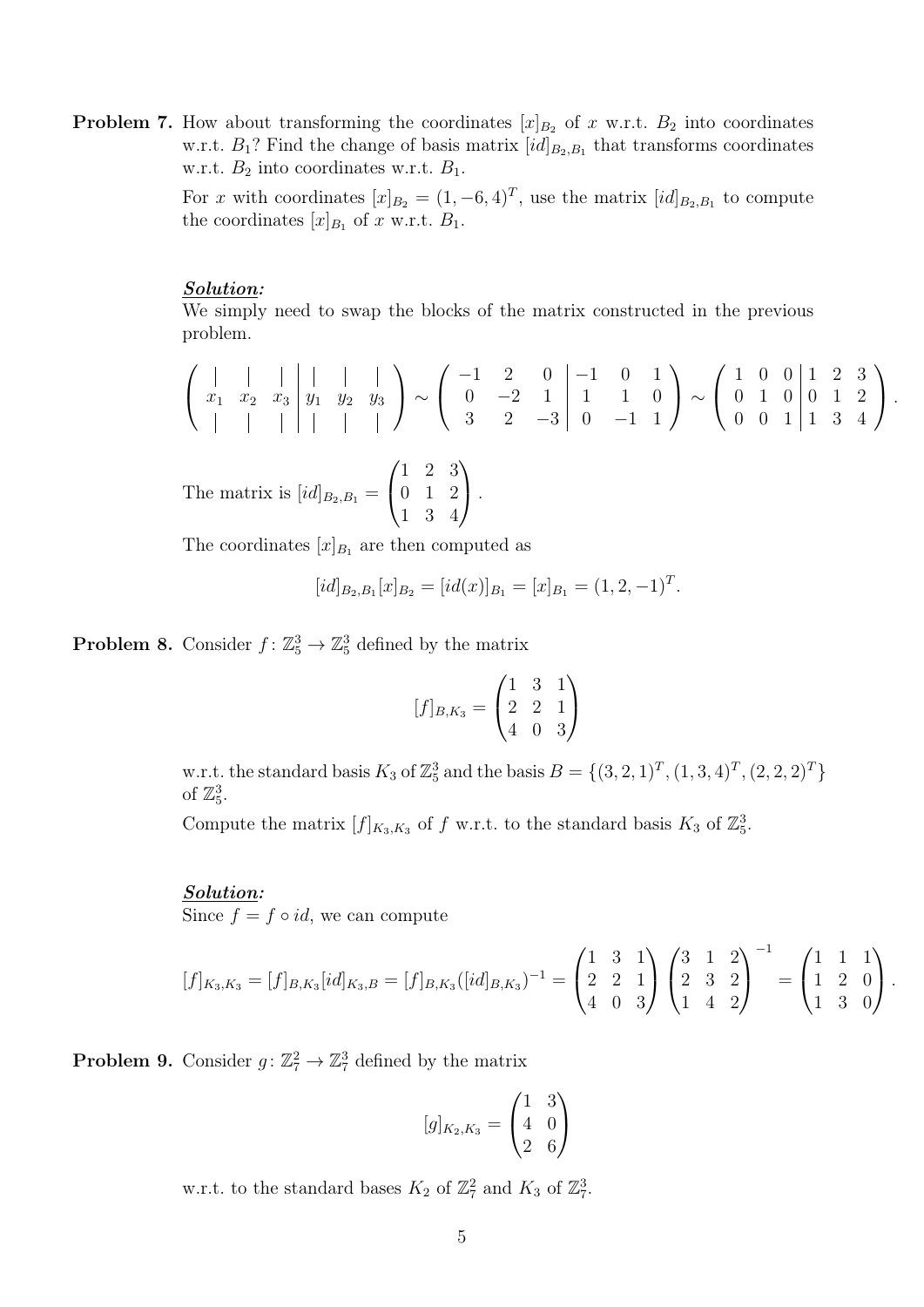Compute the matrix  $[g]_{B_2,B_3}$  of g w.r.t. the bases  $B_2 = \{(1,4)^T, (3,1)^T\}$  of  $\mathbb{Z}_7^2$  and  $B_3 = \{(1,1,2)^T, (1,0,3)^T, (6,0,5)^T\}$  of  $\mathbb{Z}_7^3$ .

# Solution:

Note that  $q = id \circ q \circ id$  and we can compute

$$
[g]_{B_2,B_3} = [id]_{K_3,B_3}[g]_{K_2,K_3}[id]_{B_2,K_2} = ([id]_{B_3,K_3})^{-1}[g]_{K_2,K_3}[id]_{B_2,K_2},
$$

where we can easily construct the last two change of basis matrices

$$
[id]_{B_2,K_2} = \begin{pmatrix} 1 & 3 \\ 4 & 1 \end{pmatrix}, [id]_{B_3,K_3} = \begin{pmatrix} 1 & 1 & 6 \\ 1 & 0 & 0 \\ 2 & 3 & 5 \end{pmatrix}.
$$

To complete the computation, we need to only compute the corresponding inverse and multiply the matrices:

$$
[g]_{B_2,B_3} = \begin{pmatrix} 1 & 1 & 6 \\ 1 & 0 & 0 \\ 2 & 3 & 5 \end{pmatrix}^{-1} \begin{pmatrix} 1 & 3 \\ 4 & 0 \\ 2 & 6 \end{pmatrix} \begin{pmatrix} 1 & 3 \\ 4 & 1 \end{pmatrix} = \begin{pmatrix} 4 & 5 \\ 0 & 0 \\ 5 & 6 \end{pmatrix}.
$$

**Problem 10.** Consider  $h: \mathbb{Z}_5^2 \to \mathbb{Z}_5^3$  defined by the matrix

$$
[h]_{B_2,B_3} = \begin{pmatrix} 4 & 3 \\ 2 & 4 \\ 3 & 1 \end{pmatrix}
$$

w.r.t. the bases  $B_2 = \{(4,3)^T, (1,4)^T\}$  of  $\mathbb{Z}_5^2$  and  $B_3 = \{(1,1,1)^T, (1,4,0)^T, (4,0,1)^T\}$ of  $\mathbb{Z}_5^3$ .

Compute the matrix  $[h]_{K_2,K_3}$  of h w.r.t. the standard bases  $K_2$  of  $\mathbb{Z}_5^2$  and  $K_3$  of  $\mathbb{Z}_5^3$ .

#### Solution:

Similarly to above, note that  $h = id \circ h \circ id$  and we can compute

$$
[h]_{K_2,K_3} = [id]_{B_3,K_3}[h]_{B_2,B_3}[id]_{K_2,B_2} = [id]_{B_3,K_3}[h]_{B_2,B_3}([id]_{B_2,K_2})^{-1}
$$
  
=  $\begin{pmatrix} 1 & 1 & 4 \\ 1 & 4 & 0 \\ 1 & 0 & 1 \end{pmatrix} \begin{pmatrix} 4 & 3 \\ 2 & 4 \\ 3 & 1 \end{pmatrix} \begin{pmatrix} 4 & 1 \\ 3 & 4 \end{pmatrix}^{-1} = \begin{pmatrix} 3 & 2 \\ 2 & 3 \\ 2 & 3 \end{pmatrix}.$ 

**Problem 11.** For the linear maps f and h defined above, compute the matrix  $[f \circ h]_{K_2,K_3}$  of the composed map  $f \circ h: \mathbb{Z}_5^2 \to \mathbb{Z}_5^3$  w.r.t. the standard bases  $K_2$  of  $\mathbb{Z}_5^2$  and  $K_3$  of  $\mathbb{Z}_5^3$ .

### Solution: